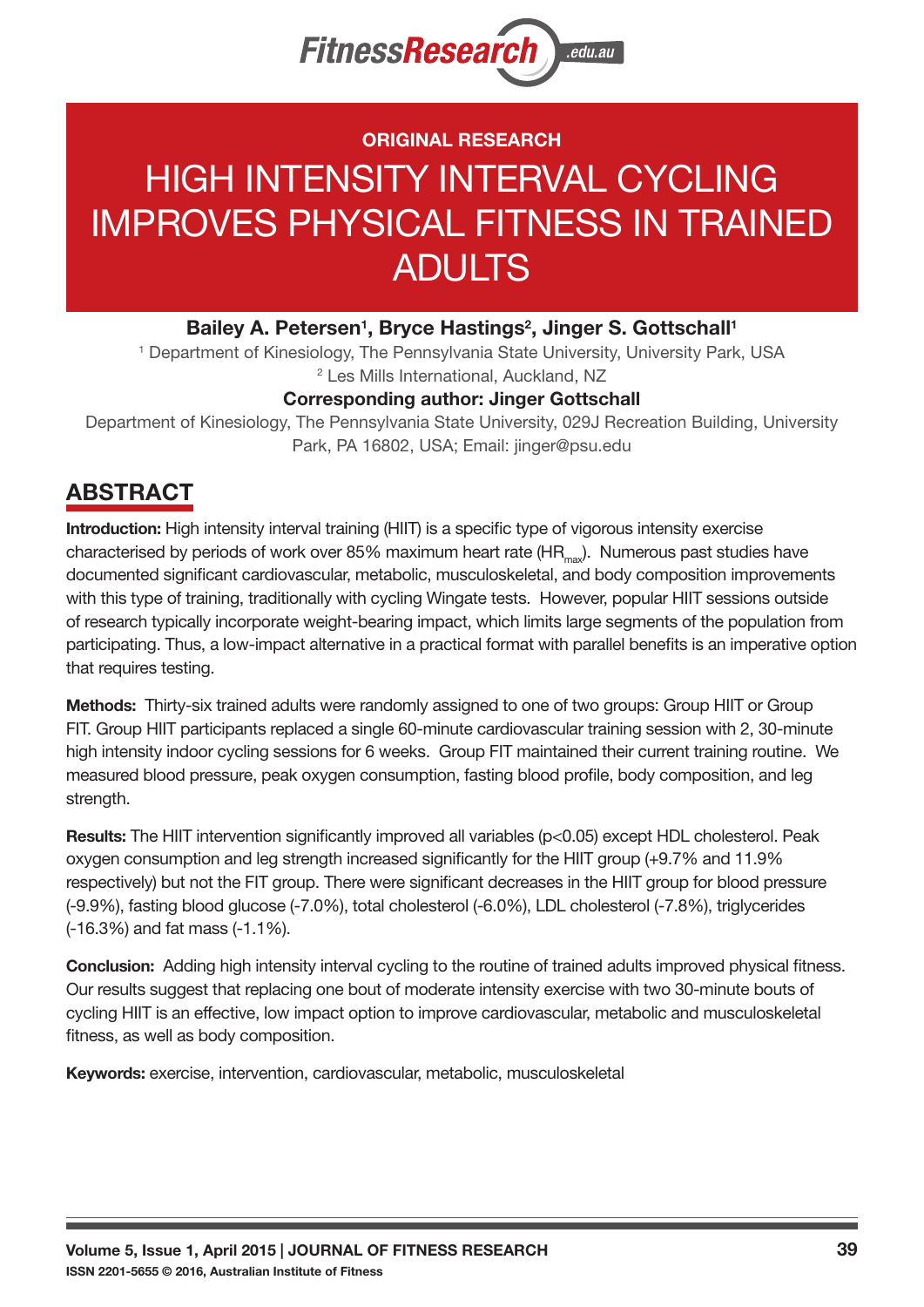### INTRODUCTION

Vigorous intensity exercise lowers cardiovascular disease risk and can even extend lifespan by 22% in men and 31% in women<sup>1-5</sup>. High intensity interval training (HIIT) is a specific type of vigorous intensity exercise characterised by periods of work over 85% maximum heart rate  $(HR_{\text{max}})$  followed by periods of active recovery or rest<sup>6</sup>. One type of HIIT training, sprint interval training (SIT) is typically performed in a laboratory on a cycle ergometer with repeated low-volume Wingate tests; 10-30 seconds of maximum effort followed by rest<sup> $7-9$ </sup>. These protocols increased maximal oxygen consumption  $\langle\mathrm{VO}_{2\text{max}}\rangle$  by 5.5-9.3% depending on the interval to rest ratios. Additionally, Burgomaster et al.10 studied the oxidative capacity and skeletal muscle adaptations in response to low-volume repeated Wingate sprint tests and endurance training. After 6 weeks,  $\rm VO_{2max}$  increased by 7.3% for sprint training and 9.8% for endurance training. Therefore, low-volume HIIT cycling using repeated Wingate tests has the potential to stimulate significant changes in oxidative capacity similar to those of moderate-intensity training. While these protocols are efficient for highly trained individuals, they are difficult to generalise to the rest of the population and disseminate to the community.

Physical fitness consists of cardiovascular, metabolic, and musculoskeletal fitness, as well as body composition. One of the key indicators of improvements in cardiovascular fitness is a change in  $\text{VO}_{2\text{max}}$  as previously described in laboratory SIT protocols. In untrained or moderately trained adults, Helgerud et al.<sup>11</sup> and Nybo et al.<sup>12</sup>, reported that HIIT running at 90-95%  $HR_{max}$  increased VO<sub>2max</sub> more than endurance or strength training. Gottschall et al.<sup>13</sup> found that replacing just one 60-minute bout of moderate-intensity exercise with 2, 30-minute weight-bearing HIIT classes per week, in trained adults significantly improved cardiorespiratory, metabolic, musculoskeletal, and body composition measures more than maintaining a moderate-intensity training program.

Despite the positive findings in cardiovascular fitness, there is not yet a consensus on the effects of HIIT or SIT on other aspects of physical fitness. In general, long-term studies involving at least 6 weeks of HIIT have shown decreases in total cholesterol (TC) and low density lipoprotein  $(LDL-C)^{13-15}$ , while shorter term studies have shown no changes in cholesterol<sup>16-18</sup>. Likewise, musculoskeletal fitness and body composition changes with SIT cycling are conflicting. While most studies show a decrease in body fat percentage, the magnitude of these changes range from 0.6% for protocols of at least 12 weeks to 11.2% for protocols over 15 weeks<sup>19-21</sup>. Many studies have evaluated the effects of HIIT or SIT on anaerobic power, however few have studied leg strength, specifically isometric leg strength. In summary, the effects produced by HIIT cycling on metabolic and musculoskeletal fitness, as well as body composition, require further investigation.

A HIIT cycling program that can be implemented in the community would provide a low-impact alternative to laboratory SIT protocols and weight-bearing HIIT programs. We hypothesise that a 6-week intervention where trained individuals replace one 60-minute bout of cardiovascular training with two 30-minute bouts of HIIT cycling, will improve health and fitness more than maintaining their moderate-intensity cardiovascular exercise routine. More specifically, we expect to see an increase in peak oxygen consumption, leg strength and high density lipoprotein cholesterol (HDL-C), with accompanying decreases in blood pressure (BP), triglycerides (TRG), cholesterol (TC and LDL-C), blood glucose (GLU), and body fat percentage.

### MATERIALS AND METHODS

#### Experimental Approach to the Problem

We measured blood pressure, peak oxygen consumption, fasting blood profile, body composition, and leg strength in two randomly designated groups of trained adults. One group was assigned to replace one of their current 60-minute cardiovascular training sessions with 2, 30-minute high intensity cycling sessions.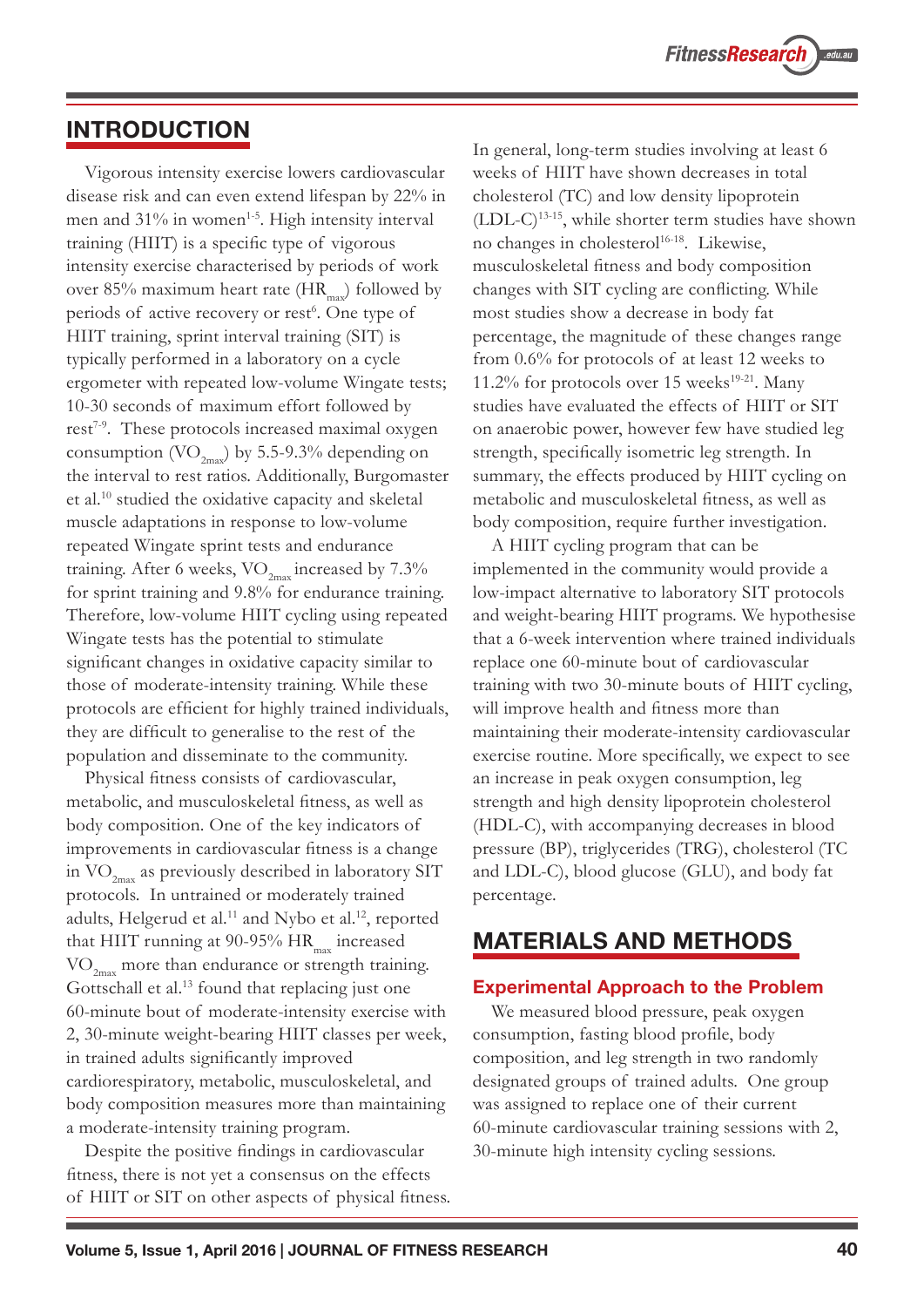|            | Age (yrs) | Height (m)  | Weight (kg)   | Fat Mass (kg) | $VO_{2peak}$ (ml/kg/min) |
|------------|-----------|-------------|---------------|---------------|--------------------------|
| Group FIT  | 41(11)    | 1.71(0.10)  | 73.18 (15.01) | 42.65 (16.63) | 39.37 (5.55)             |
| Group HIIT | 41 (11)   | 1.68 (0.09) | 73.51 (16.39) | 44.23 (23.98) | 41.11 (4.50)             |

Table 1: Participant Initial Characteristics. Groups did not differ significantly in age, height, weight, fat mass and estimated maximal oxygen consumption. Measures are reported as mean (standard deviation).

#### **Participants**

We recruited 36 healthy, trained adults (Table 1; 8 men,  $41 \pm 11$  years). The participants were exceeding current physical fitness recommendations prior to the start of the study<sup>22</sup>. They were involved in regular cardiovascular activity more than 3 times per week and full-body strength training 2 times per week for at least 60 minutes per bout of exercise. Furthermore, participants all had experience cycling either outdoors or on a stationary bike in the last 6 months. All of the participants gave written informed consent that followed the guidelines of The Pennsylvania State University Institutional Review Board. Individuals with cardiovascular risk factors or chronic medical conditions were not included.

#### **Procedures**

We collected data at initial (Week 0) and final (Week 6) points of the study on the same day of the week and the same time of day. The following physiological variables were measured: blood pressure, estimated maximal oxygen consumption, fasting blood profile, leg strength and body composition. We conducted a submaximal oxygen consumption cycle ergometer test using the Astrand-Rhyming protocol. The participant warmed up for 10 minutes cycling at 60 rpm until their heart rate reached 130-160 bpm. They maintained their heart rate in this range for 6 minutes pedaling at 60 rpm, adjusting the wattage accordingly as instructed by the study team. We then calculated  $VO_{2nck}$  from the participants' final work rate wattages. Additionally, following a 12-hour food, alcohol and exercise fast, the following variables were measured with a finger prick blood draw: TC, TRG, HDL-C, LDL-C, and GLU (Cholestech LDX). Previous studies have shown coefficients of variation less than 9%

between and within measurement tests. We measured musculoskeletal strength through a maximal leg strength deadlift test using a dynamometer (Initial Evaluation Instruments). With maximum effort, participants pulled upward on the dynamometer with feet shoulder-width apart, knees flexed to 110 degrees, and arms fully extended. Verbal encouragement was given and participants performed three trials. The average and maximum readings were recorded. Lastly, body composition variables were also measured at initial and final: height, total mass, fat mass, and fat-free mass. We used the BodPod (COSMED), a dual chamber air displacement plethysmograph, to measure the participant's body composition (fat and fat-free mass). The calculated coefficient of variation of the BodPod was 0.8% body fat. All the testing procedures as well as training sessions were completed at a temperature controlled group fitness studio.

The participants were randomly assigned to one of two groups: group HIIT or group FIT. Group HIIT participants replaced a single 60-minute cardiovascular training session with 2, 30-minute high intensity LES MILLS SPRINT™ indoor cycling sessions on 2 non-consecutive days. Group FIT participants served as controls and maintained their current physical fitness routine of 3 cardiovascular sessions and 2 full-body strength training sessions. The groups were matched for age, gender, physical activity level and VO<sub>2peak</sub>. The intensity of the HIIT sessions was  $85-95%$  HR<sub>max</sub> for 20 of the 30 minutes while the intensity of the cardiovascular sessions was 70-85% HR $_{max}$  for 40 of the 60 minutes.

Each HIIT session was 30-minutes with a similar average workload to 60-minutes of cardiovascular training sessions. The HIIT sessions started with a 5-minute accelerated warm-up and continued with 3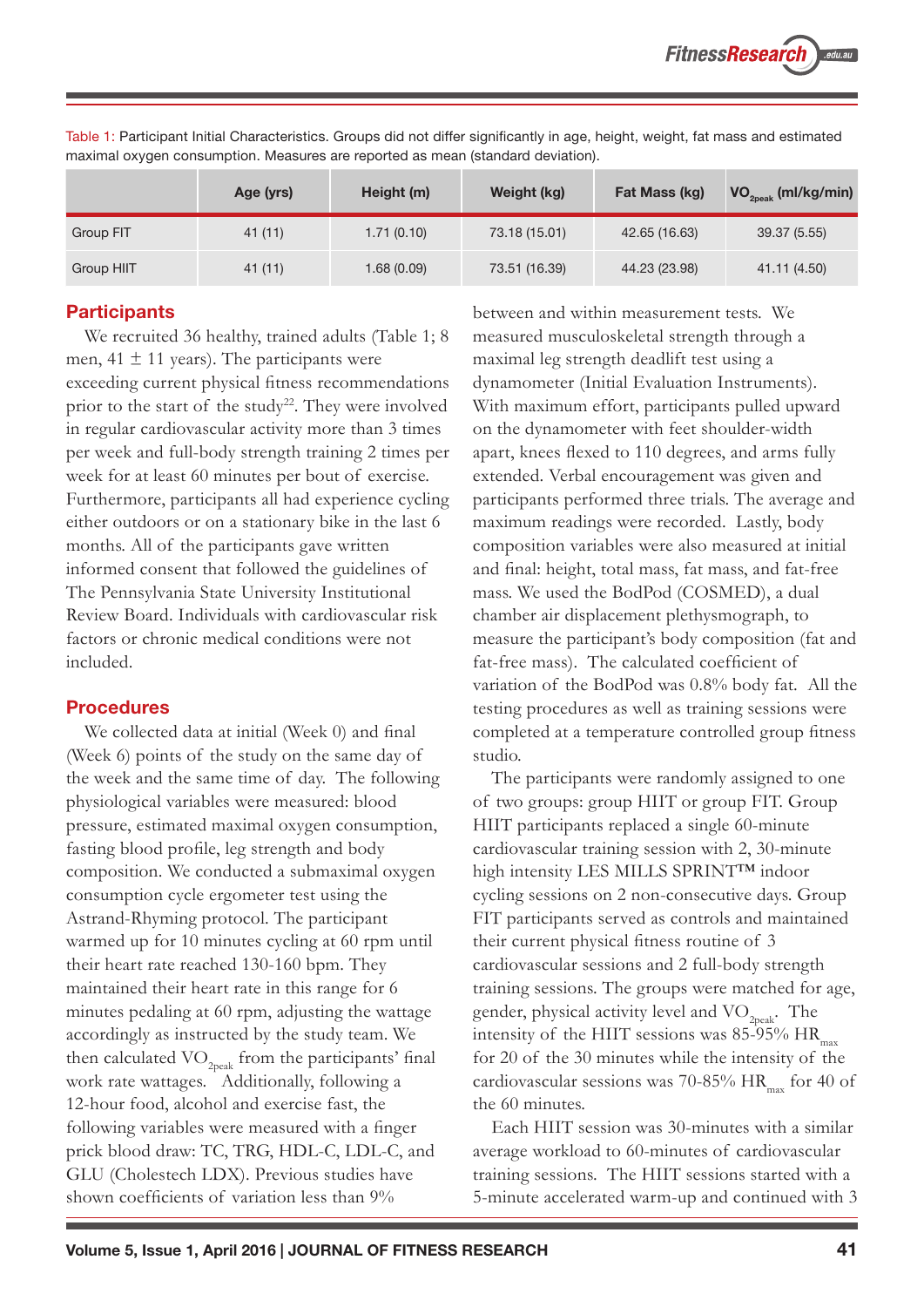or 4, 5-10 minute blocks for speed and power conditioning. The intervals in a block varied and consisted of work to rest ratios of 1:2, 2:1, and 3:2 with the total duration of work equal in each 30-minute session. The shortest work time period was 20 s and and the longest was 120 s.

#### Statistical Analysis

Data were presented as mean ± standard deviation and analyzed using StatPlus Version 6 (AnalystSoft, Inc). We completed independent t-tests to evaluate differences in descriptive characteristics between the groups. Two-way analysis of variance with repeated measures was used to examine the differences in cardiovascular, metabolic, and musculoskeletal fitness as well as body composition variables, with time (initial vs final) as a within-subjects factor and group (HIIT vs FIT) as a between-subjects factor. Tukey's post hoc test was used to detect differences between means with a resulting significant F ratio. Significance was defined at  $p<0.05$ .

### RESULTS

There were no statistically significant time or group main effects. There were time x group main effects for all measured variables ( $p$ <0.05) with the

six weeks of HIIT training, except HDL cholesterol. Maximal oxygen consumption and leg strength increased significantly  $(p<0.05)$  for the HIIT group, but not for the FIT group. There were significant  $(p<0.05)$  decreases in the HIIT group for blood pressure, GLU, TC, LDL, TRG, and fat mass.

Systolic blood pressure was significantly  $(p<0.05)$ higher for Group HIIT than Group FIT at initial (131 mmHg HIIT, 119 mmHg FIT). Other initial measures did not vary significantly between groups. Systolic and diastolic blood pressure were significantly  $(p<0.05)$  less after the intervention for Group HIIT. Systolic blood pressure decreased by 11 mmHg (8.4%, p<0.01) and diastolic decreased by 8 mmHg (9.9%, p<0.01). Blood pressure did not change significantly for Group FIT, nor did final values differ significantly between intervention groups.

In summary, there were multiple significant differences between initial and final cardiovascular, metabolic, and musculoskeletal fitness as well as body composition measurements in the HIIT group. First, estimated maximal oxygen consumption increased significantly  $(p<0.01)$  for the HIIT group from 41.1 ml/kg/min to 45.1 ml/ kg/min (9.7%) and did not change significantly for the FIT group (Figure 1).



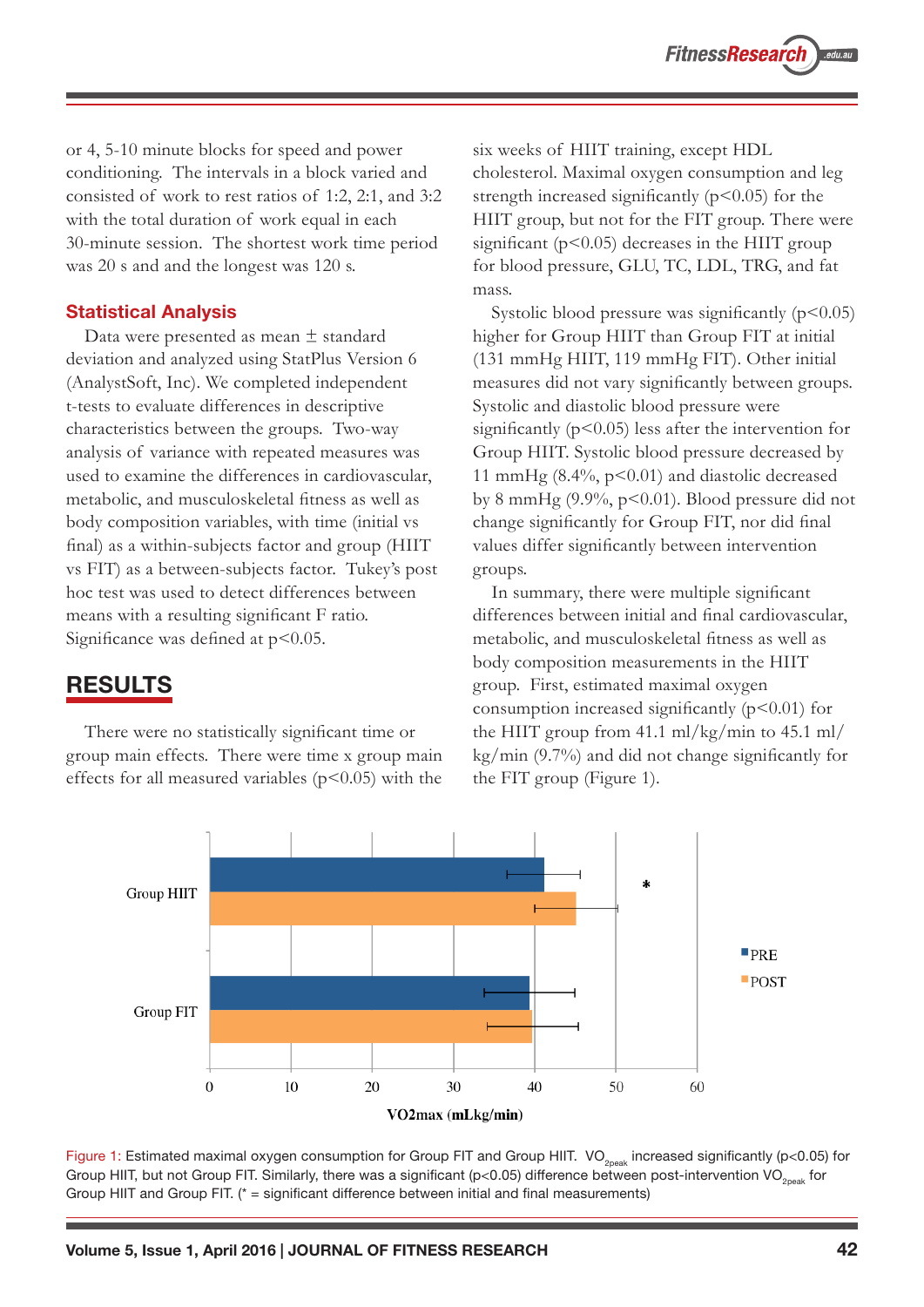

Figure 2: Blood panel profile measures pre- and post intervention. Total cholesterol (TC), low density lipoprotein cholesterol (LDL-C), triglycerides (TRG), and glucose (GLU), decreased significantly (p<0.05) for Group HIIT from initial to final. High density lipoprotein cholesterol (HDL-C) is the only variable that did not change for the HIIT intervention group. (\* = significant difference between initial and final measurements)



Figure 3: Changes in mean leg strength for Group HIIT and Group FIT. There were significant (p<0.05)differences between pre- and post-intervention for Group HIIT, and the final measurements for Group HIIT were significantly (p<0.05) larger than Group FIT. (\* = significant difference between initial and final measurements)

Second, for the HIIT intervention group, all of the blood cholesterol concentrations (except HDL-C) and fasting blood glucose decreased significantly  $(p<0.05)$  throughout the intervention (Figure 2); TC decreased by 11 mg/dL  $(6.0\%)$ , LDL-C by 7 mg/dL (7.8%), TRG by 17 mg/dL  $(16.3\%)$ , and glucose by 7 mg/dL  $(7.0\%)$ . Third, mean leg strength increased significantly  $(p<0.05)$ by 9.0 kg for the HIIT group from initial to final

(11.9%). Group FIT showed no change in mean leg strength (Figure 3). Fourth, body fat percentage decreased significantly ( $p<0.05$ ) by 1.1% for the HIIT group through the 6-week intervention. Group FIT body fat percentage did not change significantly from initial to final. In addition, mass decreased significantly  $(p<0.01)$  by 0.9 kg for the HIIT group (1.1%), but not for the FIT group.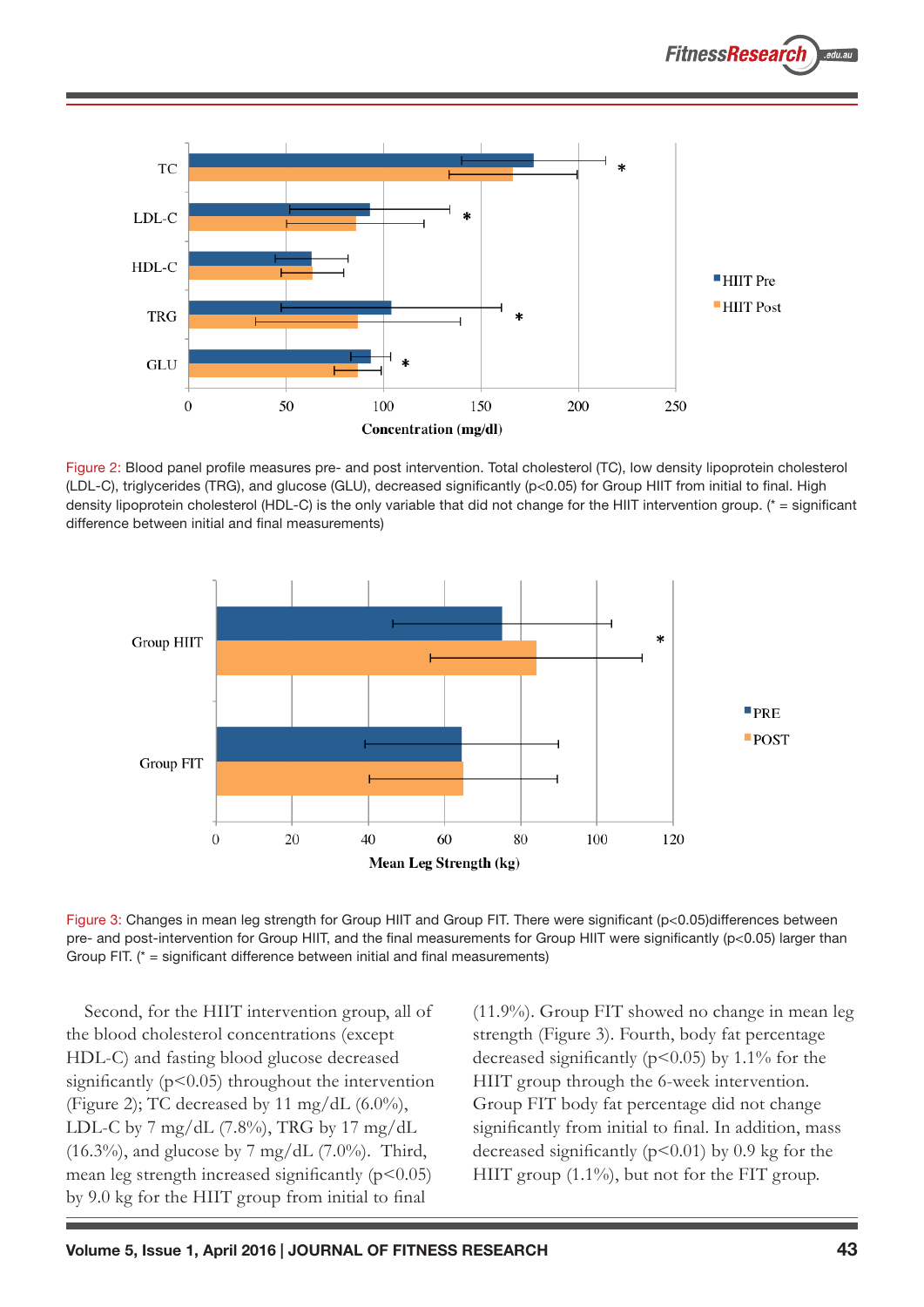### **DISCUSSION**

Incorporating high intensity interval training cycling to the routine of active adults improved physical fitness. Our results suggest that replacing one bout of moderate intensity exercise with two 30-minute bouts of HIIT is an effective way to improve cardiovascular ( $\rm VO_{2peak}$  and blood pressure) metabolic (blood profiles) and musculoskeletal (strength) fitness as well as body composition (fat and lean mass).

The substantial increase in peak oxygen consumption (9.7%) for the HIIT intervention resembled the previous  $\rm VO_{2max}$  data using repeated Wingate tests (5.5-7.3%) in both untrained and trained adults $8-10$ . While both protocols use high intensity intervals, the Wingate tests are 10-30 seconds of maximum effort, whereas this study uses high intensity intervals up to 120 seconds. The longer intervals in the current study likely contributed to the increases in  $\mathrm{VO}_{2\text{peak}}$ . As expected, past studies with inactive participants had larger improvements in oxygen consumption than seen in this study. SIT cycling increased  $\rm VO_{2max}$  by 11.1% after 2 weeks, 15.2% after 12 weeks, and 23.8% after 15 weeks in untrained adults<sup>20, 23-24</sup>. Based on previous literature and the results of this study, untrained individuals may attain gains in  $\mathrm{VO}_{2\mathrm{max}}$ without the impact involved in weight-bearing HIIT.

In comparison to weight-bearing HIIT protocols,  $\rm{VO}_{2n+1}$  gains were similar in this intervention. Studies with similar protocols that replaced or added HIIT to previous physical activity regimens found that  $\rm VO_{\rm 2peak}$  increased by 6.4-6.9% with HIIT versus 1.8-2.7% with maintaining their previous physical activity routine13,25. In recreationally active adults, weight-bearing HIIT increases of  $\rm VO_{2\rm peak}$  by 4.9% and 10.3%14,26. In summary, the improvements in cardiovascular fitness closely match the improvements in trained and recreationally active adults with either low-volume SIT cycling or weight-bearing HIIT protocols.

Metabolic fitness improved substantially with HIIT cycling. The decreases in total cholesterol, triglycerides, and LDL-C confirm our hypothesis and mimic the results of Ouerghi et al.<sup>25</sup>. After 12 weeks of HIIT training, TC decreased by 3 mg/dL, LDL-C by 2 mg/dL, TRG by 7 mg/dL in trained male soccer players. However, their results were not statistically significant possibly due to the small sample size (n=8 in each intervention). The decreases in triglycerides (17mg/dL) and LDL-C (7mg/dL) from the current study were similar to previous findings in  $6-12$  week protocols<sup>13-15</sup>. HDL-C concentrations did not change for our intervention, which match some previous findings with HIIT, both cycling and weight-bearing<sup>15,27</sup> but not all<sup>13</sup>. It is possible that HDL-C did not change in the current study since the participants were already trained. Overall, these varying results in metabolic fitness are likely due to differences in type of HIIT (weight-bearing versus cycling) and the physical activity level of the participants. Additional studies on HIIT cycling in trained adults are necessary to corroborate an effect on metabolic fitness.

Another measure of metabolic fitness is fasting blood glucose, which decreased 7mg/dL in this intervention. This supported our hypothesis and mimics the ranges, but not the magnitude of changes reported in previous long-term studies with untrained adults. Sandvei et al.<sup>14</sup> found that 8 weeks of HIIT decreased fasting blood glucose by 3.6 mg/dL. After 12 weeks of HIIT, Nybo et al.12 determined that HIIT decreased fasting blood glucose by 9.0 mg/dL. With trained adults, our results do not support the findings of studies over 2-3 weeks, in which HIIT did not change fasting blood glucose16-18. These results suggest that longer HIIT cycling interventions and studies with untrained individuals have greater benefits for blood glucose control. Changes in fasting blood glucose may be a response to increased adrenaline associated with HIIT, which regulates glucose metabolism, as well as changes in body composition favoring higher post-exercise metabolism<sup>28-29</sup>.

In support of our hypothesis, body composition improved significantly with HIIT. Comparatively, decreases in body fat percentage in this study were similar to results from treadmill running HIIT studies. We reported a body fat percentage decrease of 1.1% while previous studies in untrained adults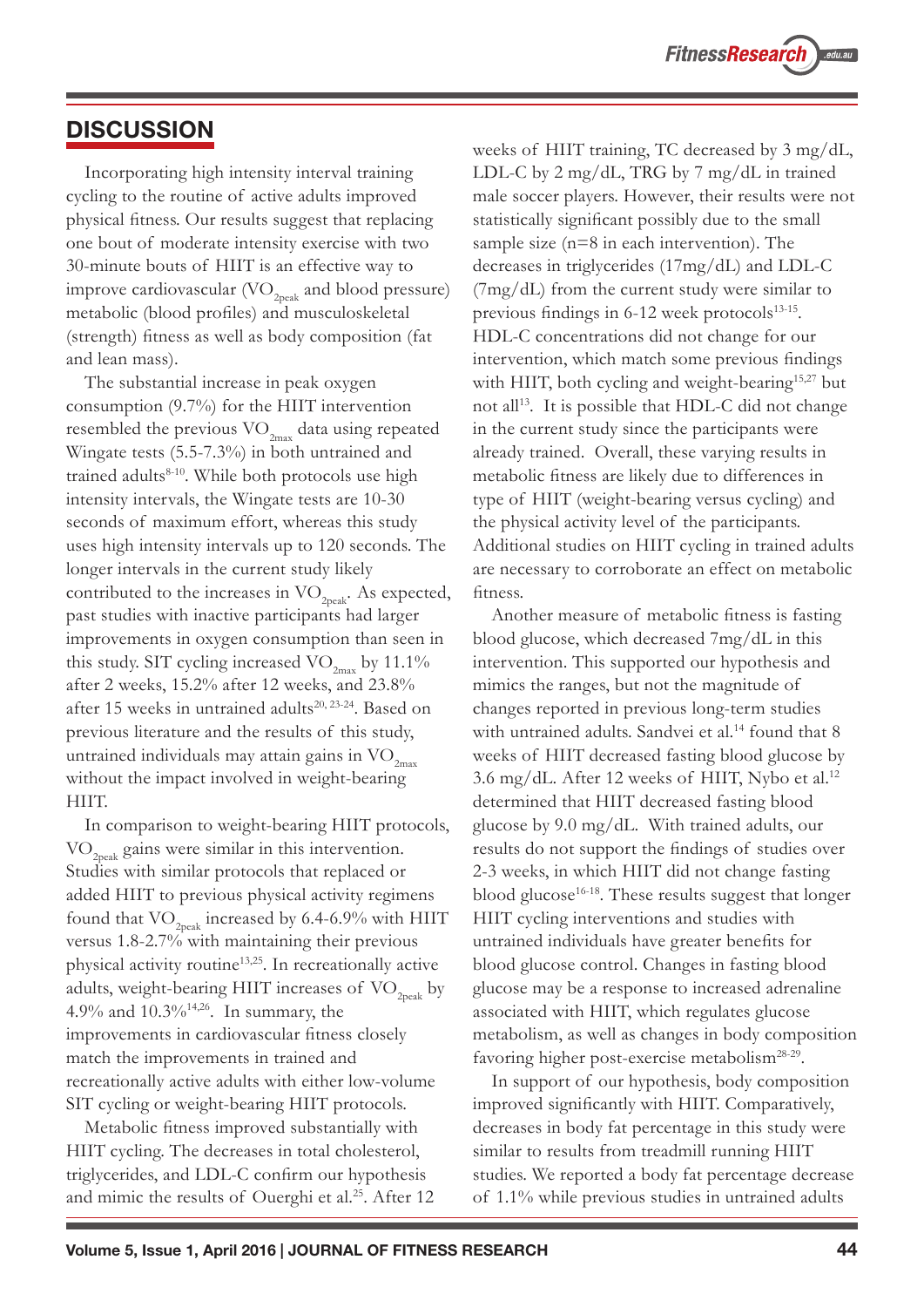found decreases in body fat percentage ranging from 0.6% after 12 weeks of HIIT to 11.2% after 15 weeks of HIIT19-20,30. While the literature with untrained adults shows improvements of varying magnitude in body composition, 2-3 weeks of HIIT cycling did not elicit significant changes in body fat with trained adults<sup>9,18</sup>. For 6 weeks of a weightbearing HIIT intervention, however, body fat percentage decreased by 2.1% in 6 weeks in trained adults<sup>13</sup> and by 12.4% in 6 weeks in active, younger adults<sup>26</sup>. The reduction in body fat percentage in the current study follows the general trend of HIIT in trained adults over a period of 6 weeks. The lack of change with only 2-3 weeks seems to indicate that at least 6 weeks are necessary to achieve improvements in body composition. Thus, a longer duration intervention may be more effective in eliciting these changes in trained adults.

# LIMITATIONS AND FUTURE STUDIES

There were several limitations to this study. While our primary goal was to evaluate a practical alternative that can be performed by a greater segment of the population, this allows less control over environmental and lifestyle factors. For example, we asked that the participants not change their diet, however we did not strictly measure their nutritional intake over the 6 weeks. A secondary goal was to utilise methods that could be utilised in non-research settings for future comparisons. For this reason, we elected to use a heart rate based estimate of maximal oxygen consumption instead of indirect calorimetry and the portable dynamometer instead of weight machines. Obviously these procedures reduce accuracy in this single study but will hopefully encourage reports in facilities around the globe. Additionally, for the HIIT sessions, participants were asked to follow the cadence and resistance guidelines of the instructor but we did not analyse the specific wattages for each participant. Future studies could investigate heart rate data on this protocol in order to determine the high intensity to recovery time ratios

that elicit the greatest improvements in physical fitness.

# CONCLUSIONS AND PRACTICAL APPLICATIONS

Together, the results of this study and previous studies demonstrate the benefits of improving physical fitness (cardiovascular, metabolic, and musculoskeletal fitness, as well as body composition) with HIIT or SIT cycling. More specifically, these results suggest that replacing a bout of moderate-intensity exercise with 2-30 minute bouts of HIIT cycling bouts is an effective way to improve physical fitness. This data is beneficial to professionals including physicians, personal trainers, and exercise instructors in an effort to advise patients and clients on how to incorporate low impact, high intensity training into their current routine to maximise physical fitness.

# ACKNOWLEDGEMENTS

We'd like to thank the participants and the instructors at FITOLOGY group fitness and cycling studio.

# POTENTIAL CONFLICT OF INTEREST

Jinger S. Gottschall is a co-owner and founder of FITOLOGY, LLC, the studio where the participants completed the classes. Les Mills International was supportive of the present study but they did not have access to the data for analyses.

# **REFERENCES**

1. Paffenbarger Jr, RS, Hyde, RT, Wing, AL, Lee, IM, Jung, DL, Kampert, JB. (1993). The association of changes in physical-activity level and other lifestyle characteristics with mortality among men. *New England Journal of Medicine. 328*(8): 538-545.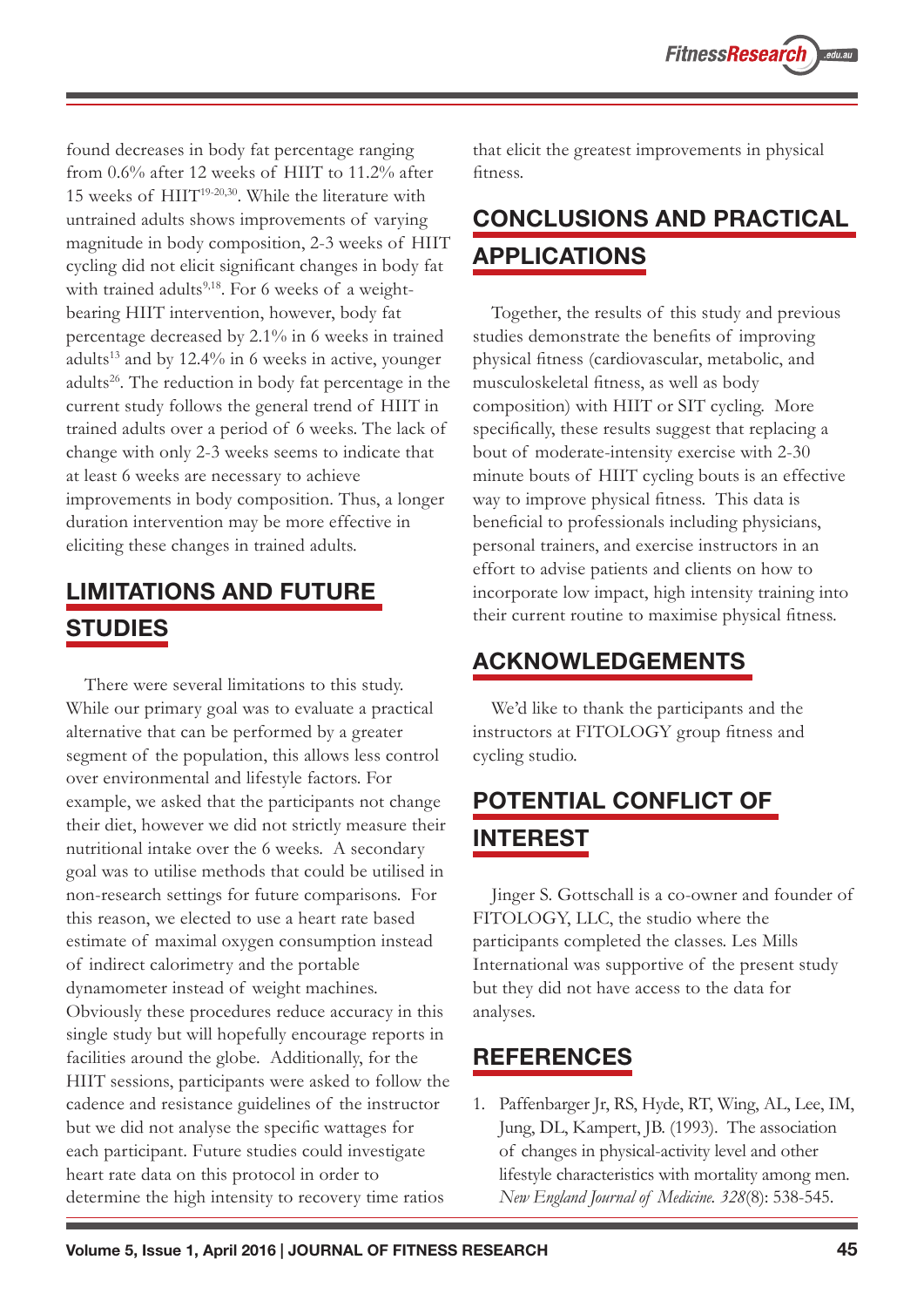- 2. Lee, IM, Hsieh, CC, Paffenbarger, RS. (1995). Exercise intensity and longevity in men: the Harvard Alumni Health Study. *The Journal of the American Medical Association. 273*(15): 1179-1184.
- 3. Myers, J, Prakash, M, Froelicher V, Do, D, Partington S, Atwood, JE. (2002) Exercise capacity and mortality among men referred for exercise testing. *New England Journal of Medicine. 346*(11): 793-801.
- 4. Swain, DP, Franklin, BA. (2006). Comparison of cardioprotective benefits of vigorous versus moderate intensity aerobic exercise. *The American Journal of Cardiology. 97*(1): 141-147.
- 5. Löllgen, H, Böckenhoff, A, Knapp, G. (2009). Physical Activity and All-cause Mortality: An Updated Meta-analysis with Different Intensity Categories. *International Journal of Sports Medicine. 30*(3): 213-224.
- 6. Laursen, PB, Jenkins, DG (2002). The Scientific Basis for High-Intensity Interval Training: Optimising Training Programmes and Maximising Performance in Highly Trained Endurance Athletes. *Sports Medicine. 32*: 53-73.
- 7. Bailey, SJ, Wilkerson, DP, DiMenna, FJ, Jones, AM. (2009). Influence of repeated sprint training on pulmonary O2 uptake and muscle deoxygenation kinetics in humans. *Journal of Applied Physiology. 106*(6): 1875-1887.
- 8. Hazell, TJ, MacPherson, RE, Gravelle, BM, Lemon, PW. (2010). 10 or 30-s sprint interval training bouts enhance both aerobic and anaerobic performance. *European Journal of Applied Physiology. 110*(1): 153-160.
- 9. Astorino, TA, Roberson, AR, Jurancich, DW. (2012). Effect of high-intensity interval training on cardiovascular function, vo2max, and muscular force. *Journal of Strength and Conditioning Research. 26*(1): 138–145.
- 10. Burgomaster, KA, Howarth, KR, Phillips, SM, Rakobowchuk, M, MacDonald, MJ, McGee, SL, Gibala, MJ. (2008). Similar metabolic adaptations during exercise after low volume sprint interval and traditional endurance training in humans. *Journal of Physiology. 586*(1): 151-160.
- 11. Helgerud, J, Hoydal, K, Wang, E, Karlsen, T, Berg, P, Bjerkaas, M, Simonsen, T, Helgesen, C, Hjorth,

N, Bach, R. (2007). Aerobic High-Intensity Intervals Improve VO2max More Than Moderate Training. Med Sci Sports Ex 39(4): 665.

- 12. Nybo, L, Sundstrup, E, Jakobsen, MD, Mohr, M, Hornstrup, T, Simonsen, L, Bulow, J, Randers, MB, Nielson, JJ, Aagaard, P. (2010). High-intensity training versus traditional exercise interventions for promoting health. *Medicine and Science in Sports and Exercise. 42*(10): 1951-1958.
- 13. Gottschall, JS, Bopp, CM, Hastings, B. (2014). The Addition of High Intensity Interval Training Reduces Cardiovascular Disease Risk Factors and Enhances Strength in Active, Healthy Adults. *Open Journal of Preventative Medicine. 4*: 275-282.
- 14. Sandvei, M, Jeppesen, PB, Støen L, Litleskare, S, Johansen, E, Stensrud, T, Enoksen, E, Hautala, A, Martinmäki, K, Kinnunen, H. (2012). Sprint interval running increases insulin sensitivity in young healthy subjects. *Archives of Physiological Biochemistry. 118*(3): 139-147.
- 15. Keatin,g SE, Machan, EA, O'Connor, HT, Gerofi, JA, Sainsbury, A, Caterson, ID, Johnson, NA. (2014). Continuous exercise but not high intensity interval training improves fat distribution in overweight adults. *Journal of Obesity* v2014.
- 16. Babraj, JA, Vollaard, NB, Keast, C, Guppy, FM, Cottrell, G, Timmons, JA. (2009). Extremely short duration high intensity interval training substantially improves insulin action in young healthy males. *BMC Endocrine Disorders 9*:3.
- 17. Richards, JC, Johnson, JK, Kuzma, JN, Lonac, MC, Schweder, MM, Voyles, WF, Bell, C (2010). Short-term sprint interval training increases insulin sensitivity in healthy adults but does not affect the thermogenic response to β-adrenergic stimulation. *Journal of Physiology. 588*(Pt 15): 2961-2972.
- 18. Whyte, LJ, Gill, JMR, Cathcart, AJ. (2010). Effect of 2 weeks of sprint interval training on healthrelated outcomes in sedentary overweight/obese men. *Metabolism 59*(10): 1421-1428.
- 19. Moreira, MM, Souza, HP, Schwingel, PA, Sa, CK Zoppi, CC. (2008). Effects of aerobic and anaerobic exercise on cardiac risk variables in overweight adults. *Arquivos brasileiros de cardiologia 91*(4): 219-226.
- 20. Trapp, E, Chisholm, D, Freund, J, Boutcher, S.